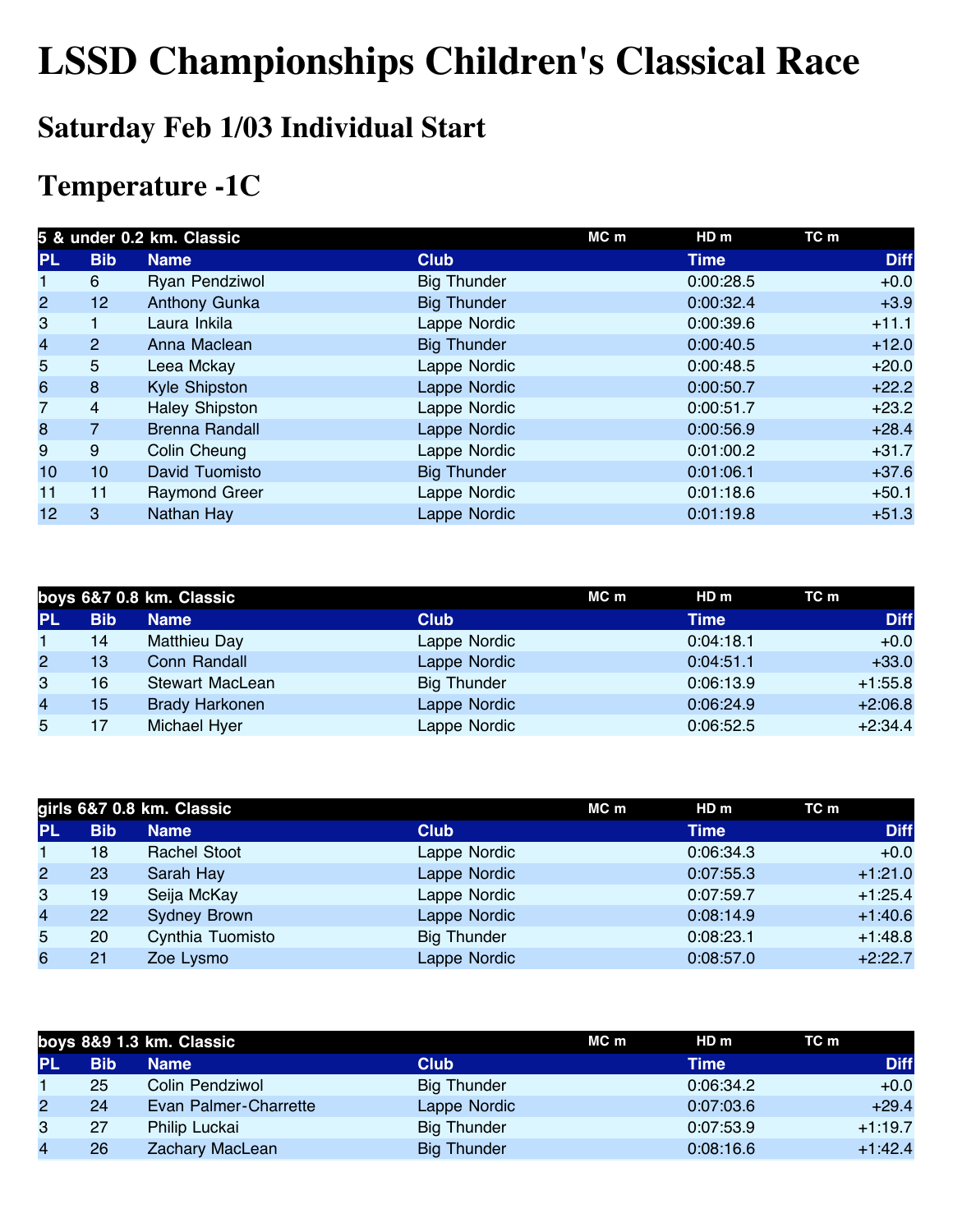|     | <b>Brandon Pacifico</b> | Lappe Nordic | 0:08:18.5 | $+1:44.3$ |
|-----|-------------------------|--------------|-----------|-----------|
| -29 | <b>Brandon Bosinger</b> | Lappe Nordic | 0:10:01.4 | $+3:27.2$ |

|                | girls 8&9 1.3 km. Classic |                   |                    |  | HD m      | TC m        |
|----------------|---------------------------|-------------------|--------------------|--|-----------|-------------|
| <b>PL</b>      | <b>Bib</b>                | <b>Name</b>       | <b>Club</b>        |  | Time      | <b>Diff</b> |
| 1              | 33                        | Stephanie Drost   |                    |  | 0:06:45.7 | $+0.0$      |
| $\overline{2}$ | 31                        | Moira Haggarty    | Kamview            |  | 0:07:03.5 | $+17.8$     |
| 3              | 36                        | Tess Ryan         | Kamview            |  | 0:07:14.3 | $+28.6$     |
| $\overline{4}$ | 34                        | Barbara Gunka     | <b>Big Thunder</b> |  | 0:07:26.2 | $+40.5$     |
| 5              | 30                        | Jennifer Hall     | Lappe Nordic       |  | 0:07:50.4 | $+1:04.7$   |
| 6              | 32                        | Hanna Wainio      | Lappe Nordic       |  | 0:08:09.5 | $+1:23.8$   |
| $\overline{7}$ | 100                       | Sarah Nixon       | <b>Big Thunder</b> |  | 0:08:30.7 | $+1:45.0$   |
| 8              | 37                        | Gillian Whybourne | <b>Big Thunder</b> |  | 0:09:09.8 | $+2:24.1$   |
| 9              | 38                        | Kennedy Jamsa     | Lappe Nordic       |  | 0:10:03.3 | $+3:17.6$   |
| 10             | 35                        | Serena Orok       | Lappe Nordic       |  | 0:11:43.1 | $+4:57.4$   |
|                |                           |                   |                    |  |           |             |

|                |            | boys 10&11 2.5 km. Classic |                    | MC m | HD m        | TC m        |
|----------------|------------|----------------------------|--------------------|------|-------------|-------------|
| <b>PL</b>      | <b>Bib</b> | <b>Name</b>                | <b>Club</b>        |      | <b>Time</b> | <b>Diff</b> |
| 1              | 43         | Gabe Viljakainen           | <b>Big Thunder</b> |      | 0:11:10.7   | $+0.0$      |
| $\overline{2}$ | 47         | Petri Bailey               | Lappe Nordic       |      | 0:11:47.6   | $+36.9$     |
| 3              | 45         | Jimmy Gunka                | <b>Big Thunder</b> |      | 0:12:08.2   | $+57.5$     |
| $\overline{4}$ | 39         | Drew Nixon                 | <b>Big Thunder</b> |      | 0:13:44.6   | $+2:33.9$   |
| 5              | 41         | Jonathan Day               | Lappe Nordic       |      | 0:13:51.5   | $+2:40.8$   |
| 6              | 44         | Leon Haggarty              | Lappe Nordic       |      | 0:14:11.0   | $+3:00.3$   |
| 7              | 42         | Eric Wainio                | Lappe Nordic       |      | 0:14:28.9   | $+3:18.2$   |
| 8              | 46         | Sam Loud                   | Lappe Nordic       |      | 0:14:39.7   | $+3:29.0$   |
| 9              | 40         | Hannes Penttinen           | Lappe Nordic       |      | 0:24:05.5   | $+12:54.8$  |

|                |            | girls 10&11 2.5 km. Classic |                    | MC m | HD <sub>m</sub> | TC m        |
|----------------|------------|-----------------------------|--------------------|------|-----------------|-------------|
| <b>PL</b>      | <b>Bib</b> | <b>Name</b>                 | <b>Club</b>        |      | <b>Time</b>     | <b>Diff</b> |
| 1              | 48         | Lindsay Inkila              | Lappe Nordic       |      | 0:11:15.1       | $+0.0$      |
| $\overline{2}$ | 56         | Kara Jaspers                | Kamview            |      | 0:11:42.5       | $+27.4$     |
| 3              | 49         | Daphne Haggarty             | Kamview            |      | 0:12:59.8       | $+1:44.7$   |
| $\overline{4}$ | 54         | Erin Pendziwol              | <b>Big Thunder</b> |      | 0:13:18.9       | $+2:03.8$   |
| 5              | 50         | Krysta Luckai               | <b>Big Thunder</b> |      | 0:13:25.5       | $+2:10.4$   |
| 6              | 51         | Katie Armstrong             | Kamview            |      | 0:14:09.6       | $+2:54.5$   |
| $\overline{7}$ | 57         | Allanna Hamilton            | Kamview            |      | 0:14:27.0       | $+3:11.9$   |
| 8              | 52         | Jessica Rodgers             | Lappe Nordic       |      | 0:17:13.1       | $+5:58.0$   |
| 9              | 53         | Gabrielle Tuomisto          | <b>Big Thunder</b> |      | 0:23:32.2       | $+12:17.1$  |
| <b>DNS</b>     | 55         | Laura Omeljaniuk            | <b>Big Thunder</b> |      | $***$           | $***$       |

|           | boys12&13 3.5 km. Classic |                       |                    | HD <sub>m</sub><br>MC m | TC m        |
|-----------|---------------------------|-----------------------|--------------------|-------------------------|-------------|
| <b>PL</b> | <b>Bib</b>                | <b>Name</b>           | <b>Club</b>        | Time                    | <b>Diff</b> |
|           | 66                        | Luke Viljakainen      | <b>Big Thunder</b> | 0:11:07.9               | $+0.0$      |
| 2         | 64                        | Brayden Jaspers       | <b>Big Thunder</b> | 0:11:10.2               | $+2.3$      |
| 3         | 58                        | <b>Scott Sullivan</b> | <b>Big Thunder</b> | 0:11:45.3               | $+37.4$     |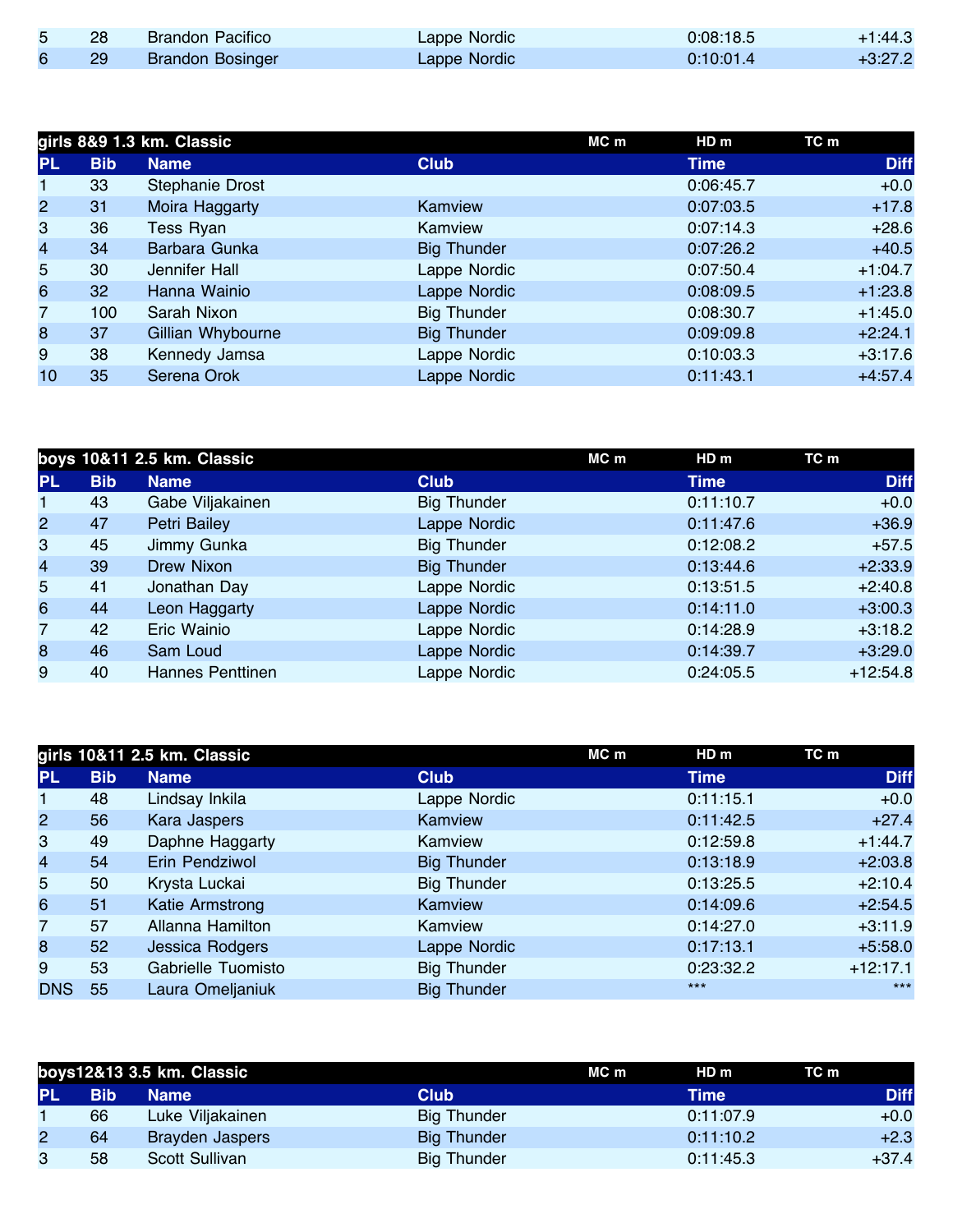| 60 | Todd Inkila                 | Lappe Nordic       | 0:12:41.1 | $+1:33.2$ |
|----|-----------------------------|--------------------|-----------|-----------|
| 61 | <b>Christopher Hamilton</b> | Kamview            | 0:13:36.2 | $+2:28.3$ |
| 63 | Lachlan Armstrong           | Kamview            | 0:15:23.0 | $+4:15.1$ |
| 59 | Devin Ryan                  | Kamview            | 0:16:14.8 | $+5:06.9$ |
| 62 | Kyle Palmer-Charrette       | Lappe Nordic       | 0:16:51.7 | $+5:43.8$ |
| 65 | <b>Calum Davies</b>         | <b>Big Thunder</b> | 0:18:39.4 | $+7:31.5$ |
|    |                             |                    |           |           |

|                | girls12&13 3.5 km. Classic |                       |              | MC m | HDm       | TC m        |
|----------------|----------------------------|-----------------------|--------------|------|-----------|-------------|
| <b>PL</b>      | <b>Bib</b>                 | <b>Name</b>           | <b>Club</b>  |      | Time      | <b>Diff</b> |
| 1.             | 69                         | Christina Groulx      | Lappe Nordic |      | 0:12:19.0 | $+0.0$      |
| $\overline{2}$ | 68                         | <b>Katherine Hall</b> | Lappe Nordic |      | 0:14:06.6 | $+1:47.6$   |
| 3              | 70                         | <b>Britt Bailey</b>   | Lappe Nordic |      | 0:14:48.1 | $+2:29.1$   |
| 4              | 67                         | <b>Lauren Stoot</b>   | Lappe Nordic |      | 0:14:48.2 | $+2:29.2$   |
| 5              |                            | Hannah Grant          | Lappe Nordic |      | 0:18:01.4 | $+5:42.4$   |

### **Results By:** Results By: Results By: Results By: Advanced Race Management System: www.zone4.ca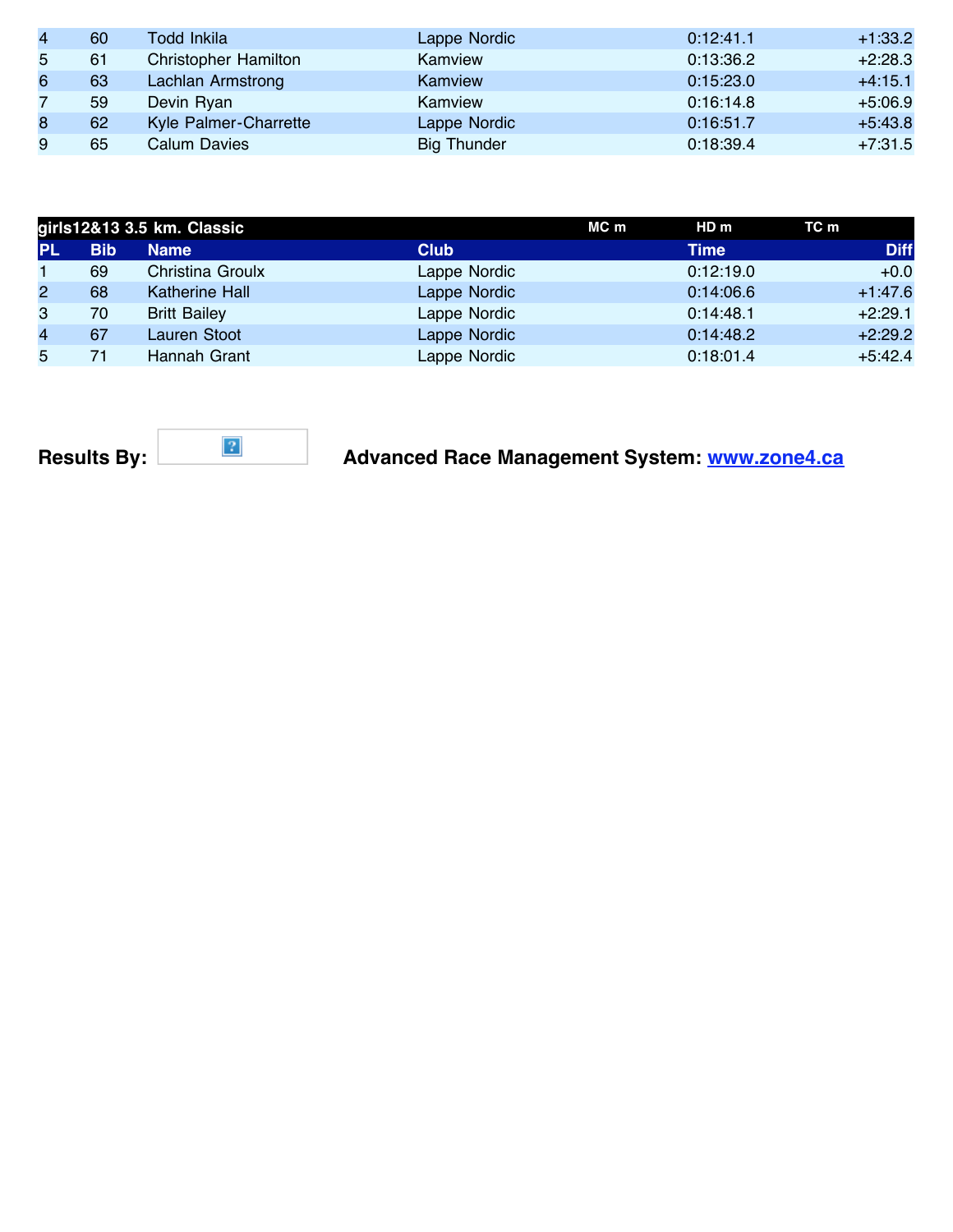# **LSSD Championships - Classical Technique**

### **Saturday Feb 1/03 Individual Start**

### **Temperature: -1C**

|                | Junior Boys 4.6 km. Classic |                         |                    | MC m | HD m        | TC m        |
|----------------|-----------------------------|-------------------------|--------------------|------|-------------|-------------|
| <b>PL</b>      | <b>Bib</b>                  | <b>Name</b>             | <b>Club</b>        |      | <b>Time</b> | <b>Diff</b> |
|                | 3                           | <b>Chris Butler</b>     | <b>Big Thunder</b> |      | 0:13:02.3   | $+0.0$      |
| $\overline{2}$ | 2                           | <b>Matthew Schoales</b> | Lappe Nordic       |      | 0:14:37.3   | $+1:35.0$   |
| 3              | 4                           | <b>Shane Maley</b>      | Lappe Nordic       |      | 0:14:56.1   | $+1:53.8$   |
| <b>DNS</b>     |                             | <b>Julien Cameron</b>   | <b>Big Thunder</b> |      | $***$       | $***$       |

|                | Juvenile Boys 4.6 km. Classic |                      |                    | MC m | HD m      | TC m        |
|----------------|-------------------------------|----------------------|--------------------|------|-----------|-------------|
| <b>PL</b>      | <b>Bib</b>                    | <b>Name</b>          | <b>Club</b>        |      | Time      | <b>Diff</b> |
|                | 5                             | Greg Field           | <b>Big Thunder</b> |      | 0:14:14.0 | $+0.0$      |
| $\overline{2}$ | 8                             | <b>Travis Comeau</b> | Lappe Nordic       |      | 0:14:36.5 | $+22.5$     |
| 3              | 6                             | Michael Somppi       | Lappe Nordic       |      | 0:15:46.2 | $+1:32.2$   |
| $\overline{4}$ |                               | Logan Maley          | Lappe Nordic       |      | 0:22:29.0 | $+8:15.0$   |

|     | Master Men 60+ 4.6 km. Classic |                |                    | MC m | HDm       | TC m        |
|-----|--------------------------------|----------------|--------------------|------|-----------|-------------|
| PL. | <b>Bib</b>                     | <b>Name</b>    | Club               |      | Time      | <b>Diff</b> |
|     | 9                              | Gord Arges     | Lappe Nordic       |      | 0:18:35.7 | $+0.0$      |
|     | 10                             | Martti Puumala | <b>Big Thunder</b> |      | 0:19:52.6 | $+1:16.9$   |

|                |            | Senior Women 4.6 km. Classic |                         | $MC$ m<br>HDm | TC m        |
|----------------|------------|------------------------------|-------------------------|---------------|-------------|
| <b>PL</b>      | <b>Bib</b> | <b>Name</b>                  | <b>Club</b>             | <b>Time</b>   | <b>Diff</b> |
| 1.             | 18         | Kerrie Fabius                | <b>Big Thunder</b>      | 0:14:32.9     | $+0.0$      |
| $\overline{2}$ | 11         | Jill Maepea                  | Lappe Nordic            | 0:14:42.9     | $+10.0$     |
| 3              | 15         | Tara Redpath                 | Manitoba Naturalist Soc | 0:14:51.7     | $+18.8$     |
| 4              | 13         | Becky Laakso                 | Lappe Nordic            | 0:14:54.4     | $+21.5$     |
| 5              | 16         | Karla Mika                   | <b>Big Thunder</b>      | 0:15:27.0     | $+54.1$     |
| 6              | 14         | Karen Messenger              | <b>Big Thunder</b>      | 0:16:49.8     | $+2:16.9$   |
| $\overline{7}$ | 20         | Leslie Bode                  | <b>Big Thunder</b>      | 0:17:03.7     | $+2:30.8$   |
| 8              | 17         | Erin Lamond                  | <b>Big Thunder</b>      | 0:17:57.1     | $+3:24.2$   |
| 9              | 19         | <b>Jill Parnell</b>          | <b>Big Thunder</b>      | 0:19:08.1     | $+4:35.2$   |
| 10             | 12         | <b>Christine Bassler</b>     | <b>Big Thunder</b>      | 0:19:16.3     | $+4:43.4$   |

|           | Junior Women 4.6 km. Classic |             |                    | MC m | HD m          | TC m        |
|-----------|------------------------------|-------------|--------------------|------|---------------|-------------|
| <b>PL</b> | <b>Bib</b>                   | <b>Name</b> | Club               |      | Time <b>\</b> | <b>Diff</b> |
|           | 21                           | Rena Bode   | Big Thunder        |      | 0:15:48.4     | $+0.0$      |
|           | <b>22</b>                    | Kelly Henry | <b>Big Thunder</b> |      | 0:17:55.3     | $+2:06.9$   |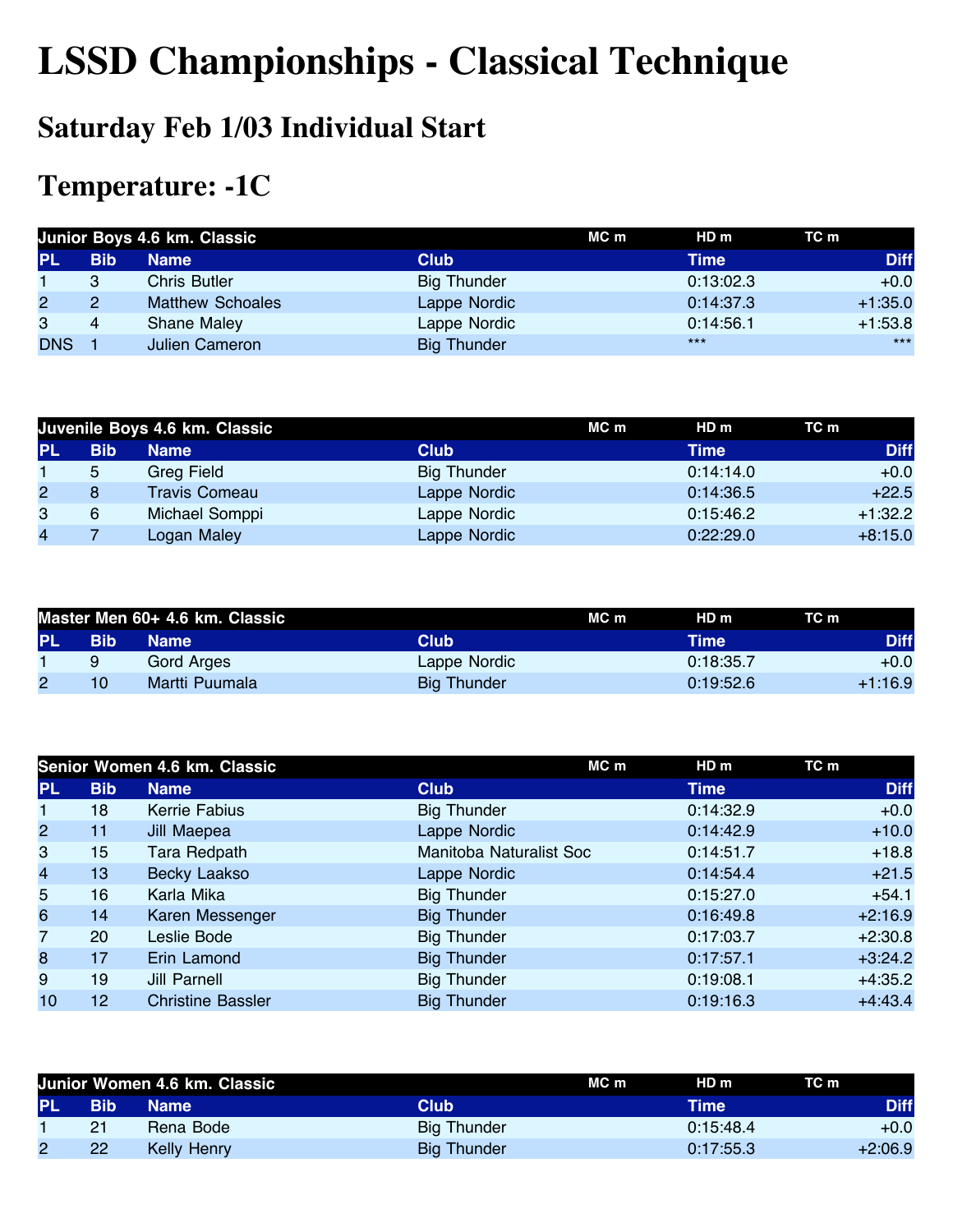|           | Junior Girls 4.6 km. Classic |              |              | MC m | HD m      | TC m        |
|-----------|------------------------------|--------------|--------------|------|-----------|-------------|
| <b>PL</b> | <b>Bib</b>                   | <b>Name</b>  | Club         |      | Time      | <b>Diff</b> |
|           | 23                           | Berit Dool   | Lappe Nordic |      | 0:16:28.1 | $+0.0$      |
| 2         | 24                           | Rianne Ranta | Lappe Nordic |      | 0:22:11.9 | $+5:43.8$   |

|           | Juvenile Girls 4.6 km. Classic |             |              | MC m | HD m      | TC m        |
|-----------|--------------------------------|-------------|--------------|------|-----------|-------------|
| <b>PL</b> | <b>Bib</b>                     | <b>Name</b> | Club         |      | Time      | <b>Diff</b> |
|           | 25                             | Kelsey Dool | Lappe Nordic |      | 0:17:09.1 | $+0.0$      |
|           | 26                             | Seija Grant | Lappe Nordic |      | 0:19:03.1 | $+1:54.0$   |

|     | Master Women 30+ 4.6 km. Classic |             |              | MC m | HD <sub>m</sub> | TC m        |
|-----|----------------------------------|-------------|--------------|------|-----------------|-------------|
| PL. | <b>Bib</b>                       | Mame \      | Club         |      | <b>Time</b>     | <b>Diff</b> |
|     |                                  | Gail Paskey | Lappe Nordic |      | 0:24:22.8       | $+0.0$      |

|                |            | Master Women 40+ 4.6 km. Classic |                    | MC m | HDm         | TC m        |
|----------------|------------|----------------------------------|--------------------|------|-------------|-------------|
| <b>PL</b>      | <b>Bib</b> | <b>Name</b>                      | <b>Club</b>        |      | <b>Time</b> | <b>Diff</b> |
|                | 35         | Liz Inkila                       | Lappe Nordic       |      | 0:17:20.9   | $+0.0$      |
| 2 <sup>1</sup> | 28         | Lynn Crookham                    | <b>Big Thunder</b> |      | 0:18:31.7   | $+1:10.8$   |
| 3              | 29         | Lee Anne Facey-Crowther          | <b>Big Thunder</b> |      | 0:18:56.9   | $+1:36.0$   |
| 4              | 30         | Paula Field                      | <b>Big Thunder</b> |      | 0:19:51.6   | $+2:30.7$   |
| 5              | 34         | Judy Hall                        | Lappe Nordic       |      | 0:19:56.3   | $+2:35.4$   |
| 6              | 33         | Tuija Puiras                     | Lappe Nordic       |      | 0:20:11.7   | $+2:50.8$   |
| $\overline{7}$ | 32         | Susan Hay                        | Lappe Nordic       |      | 0:22:04.2   | $+4:43.3$   |
| 8              | 31         | <b>Helena Doherty</b>            | Lappe Nordic       |      | 0:22:07.1   | $+4:46.2$   |
| 9              | 36         | Nancy Luckai                     | <b>Big Thunder</b> |      | 0:25:02.7   | $+7:41.8$   |

|                |            | Master Women 50+ 4.6 km. Classic |                    | MC m | HD m        | TC m        |
|----------------|------------|----------------------------------|--------------------|------|-------------|-------------|
| <b>PL</b>      | <b>Bib</b> | <b>Name</b>                      | <b>Club</b>        |      | <b>Time</b> | <b>Diff</b> |
|                | 41         | <b>Susan Fabius</b>              | <b>Big Thunder</b> |      | 0:17:28.9   | $+0.0$      |
| 2 <sup>1</sup> | 40         | Mary Ellen Ripley                | Lappe Nordic       |      | 0:20:18.4   | $+2:49.5$   |
| 3              | 42         | Leila Metsaranta                 | Lappe Nordic       |      | 0:20:40.8   | $+3:11.9$   |
| 4              | 37         | <b>Maureen Ahokas</b>            | <b>Big Thunder</b> |      | 0:22:12.0   | $+4:43.1$   |
| 5              | 43         | Jocelyne Francis                 | <b>Big Thunder</b> |      | 0:22:58.6   | $+5:29.7$   |
| 6              | 38         | <b>Adele Crowley</b>             | <b>Big Thunder</b> |      | 0:26:06.4   | $+8:37.5$   |
| $\overline{7}$ | 39         | <b>Gail Bailey</b>               | <b>Big Thunder</b> |      | 0:27:13.1   | $+9:44.2$   |
| 8              | 44         | Loretta Maepea                   | Lappe Nordic       |      | 0:29:29.9   | $+12:01.0$  |

|     | Master women 60 4.6 km. Classic |                    |              | MC m | HD m      | TC m        |
|-----|---------------------------------|--------------------|--------------|------|-----------|-------------|
| PL. | ЛЕНО.                           | <b>Name</b>        | <b>Club</b>  |      | Time'     | <b>Diff</b> |
|     | 45                              | Madeline Creighton | Lappe Nordic |      | 0:24:29.0 | $+0.0$      |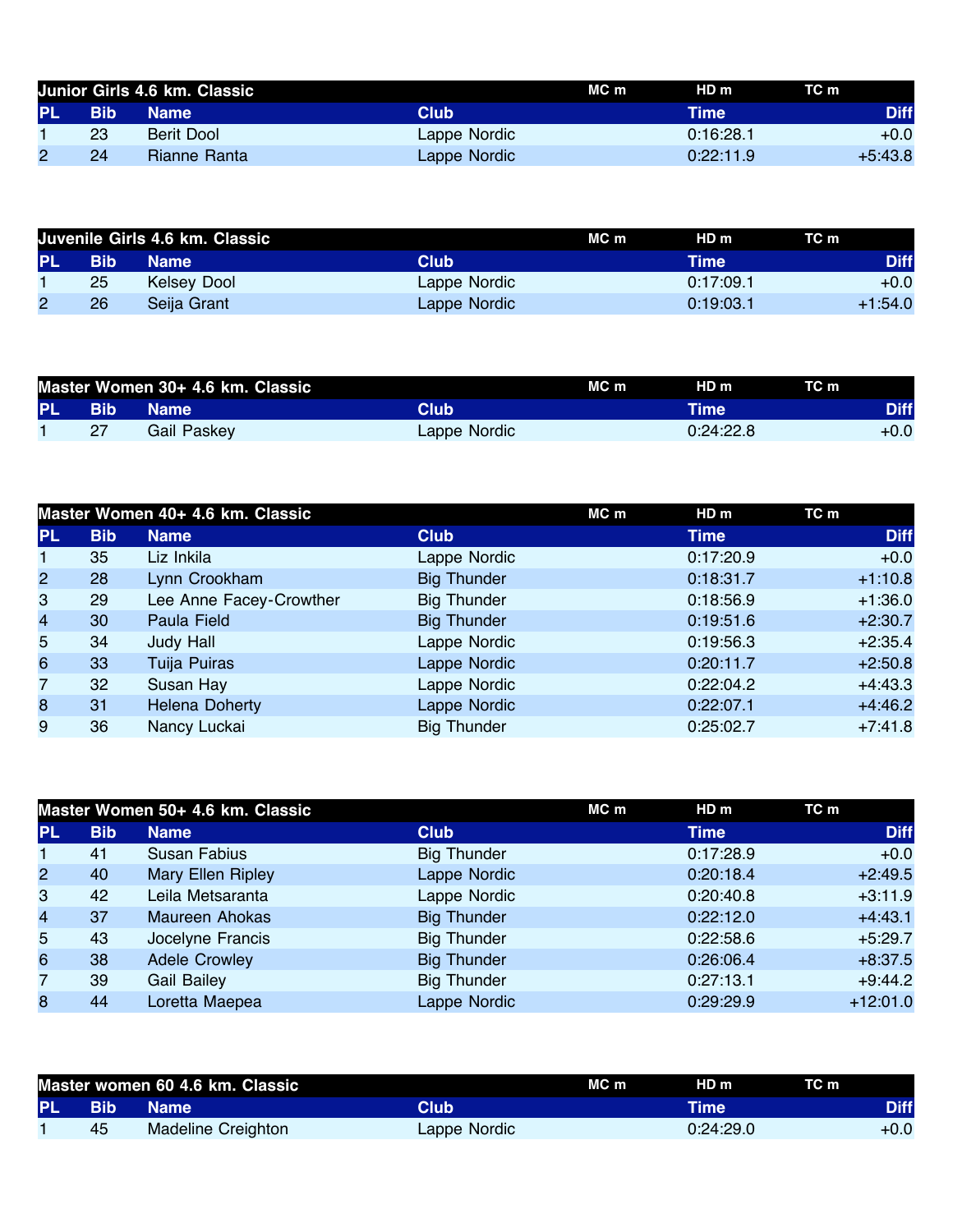|                 | Senior Men 9.2 km. Classic |                           |                    |                 |                       | MC m            | HD <sub>m</sub>     | TC m        |             |
|-----------------|----------------------------|---------------------------|--------------------|-----------------|-----------------------|-----------------|---------------------|-------------|-------------|
| <b>PL</b>       | <b>Bib</b>                 | <b>Name</b>               | <b>Club</b>        | Lap1            | <b>Rnk</b>            | Lap2            | <b>Rnk</b>          | <b>Time</b> | <b>Diff</b> |
|                 | 56                         | <b>Werner Schwar</b>      | Lappe Nordic       | 0:12:52.4       | (1)                   | 0:13:19.9       | (1)                 | 0:26:12.3   | $+0.0$      |
| $\overline{2}$  | 55                         | Jeffrey Cameron           | <b>Big Thunder</b> | 0:12:57.9       | (2)                   | 0:13:29.6       | (2)                 | 0:26:27.5   | $+15.2$     |
| 3               | 57                         | <b>Timo Puiras</b>        | Lappe Nordic       | $0:13:05.8$ (3) |                       | 0:13:32.2       | (4)                 | 0:26:38.0   | $+25.7$     |
| $\overline{4}$  | 47                         | Bernie Lacourciere        | <b>Big Thunder</b> | 0:13:10.5       | (5)                   | $0:13:30.0$ (3) |                     | 0:26:40.5   | $+28.2$     |
| 5               | 52                         | <b>William Fitzgerald</b> | Aurora Nordic      | 0:13:09.1       | (4)                   | $0:13:32.6$ (5) |                     | 0:26:41.7   | $+29.4$     |
| 6               | 54                         | Riku Metsaranta           | Lappe Nordic       | 0:13:20.1       | (6)                   | 0:13:49.3       | (6)                 | 0:27:09.4   | $+57.1$     |
| $\overline{7}$  | 46                         | Jeff Moustgaard           | Lappe Nordic       | 0:14:05.6       | (7)                   | 0:14:38.0       | (7)                 | 0:28:43.6   | $+2:31.3$   |
| 8               | 48                         | <b>Mark Tierney</b>       | <b>Big Thunder</b> | 0:14:57.8       | (8)                   | $0:15:35.2$ (8) |                     | 0:30:33.0   | $+4:20.7$   |
| 9               | 58                         | <b>Eric Bailey</b>        | <b>Big Thunder</b> | 0:15:09.7       | (9)                   | 0:15:53.6       | (9)                 | 0:31:03.3   | $+4:51.0$   |
| 10 <sup>°</sup> | 59                         | Sam Niemi                 | <b>Big Thunder</b> | 0:15:19.2       | (10)                  | 0:16:16.2       | (10)                | 0:31:35.4   | $+5:23.1$   |
| <b>DNS 49</b>   |                            | <b>Eric Potter</b>        | Lappe Nordic       | $***$           | $(\dot{\phantom{a}})$ | $***$           | $(\hbox{}^\star)$   | $***$       | $***$       |
| <b>DNS 50</b>   |                            | <b>Ian Sinclair</b>       | Lappe Nordic       | $***$           | $(*)$                 | $***$           | $(*)$               | $***$       | $***$       |
| <b>DNS 51</b>   |                            | <b>Adam Bailey</b>        | <b>Big Thunder</b> | $***$           | $(*)$                 | $***$           | $(\dot{r})$         | $***$       | $***$       |
| <b>DNS 53</b>   |                            | <b>Chad Yurich</b>        | Soo Finnish        | $***$           | $(*)$                 | $***$           | $(\dot{ }^{\ast })$ | $***$       | $***$       |

|                |    | Junior Men 9.2 km. Classic |                                     |                 | MC m |              | HD m       | TC m      |             |
|----------------|----|----------------------------|-------------------------------------|-----------------|------|--------------|------------|-----------|-------------|
|                |    | PL Bib Name                | <b>Club</b>                         | Lap1            |      | Rnk Lap2     | <b>Rnk</b> | Time      | <b>Diff</b> |
|                | 62 | Ryan Redpath               | <b>Manitoba Naturalists</b><br>Soc. | $0:14:24.5$ (1) |      | 0:15:13.4(1) |            | 0:29:37.9 | $+0.0$      |
| 2 <sup>1</sup> | 60 | <b>Rob Mettam</b>          | <b>Big Thunder</b>                  | $0:14:41.5$ (2) |      | 0:15:32.9    | (2)        | 0:30:14.4 | $+36.5$     |
| 3              | 61 | Sean Crowley               | <b>Big Thunder</b>                  | 0:15:44.9       | (3)  | 0:15:56.9    | (3)        | 0:31:41.8 | $+2:03.9$   |

| Master Men 30+ 9.2 km. Classic |    |                          |                    |                 | MC m       |                              | HD m       | TC m      |             |
|--------------------------------|----|--------------------------|--------------------|-----------------|------------|------------------------------|------------|-----------|-------------|
| <b>PL</b>                      |    | <b>Bib</b> Name          | <b>Club</b>        | Lap1            | <b>Rnk</b> | $\mathsf{L}$ ap $\mathsf{2}$ | <b>Rnk</b> | Time      | <b>Diff</b> |
| $\mathbf{1}$                   | 66 | Rodney Puumala           | <b>Big Thunder</b> | $0:15:45.9$ (1) |            | 0:16:43.5(1)                 |            | 0:32:29.4 | $+0.0$      |
| 2 <sup>2</sup>                 | 65 | Darrell Hay              | Lappe Nordic       | $0:16:49.5$ (2) |            | 0:17:27.3                    | (2)        | 0:34:16.8 | $+1:47.4$   |
| 3                              | 64 | Sean Randall             | Lappe Nordic       | $0:17:01.4$ (3) |            | 0:17:44.7                    | (3)        | 0:34:46.1 | $+2:16.7$   |
| $\overline{4}$                 | 67 | Karl Tuomisto            | <b>Big Thunder</b> | 0:18:57.1       | (4)        | 0:20:12.2                    | (4)        | 0:39:09.3 | $+6:39.9$   |
| 5                              | 63 | <b>Richard Pendziwol</b> | <b>Big Thunder</b> | 0:19:52.8       | (5)        | 0:20:22.9                    | (5)        | 0:40:15.7 | $+7:46.3$   |

|                |            | Master Men 40+ 9.2 km. Classic |                    |           | $MC$ m     |           | HD <sub>m</sub> | TC m        |             |
|----------------|------------|--------------------------------|--------------------|-----------|------------|-----------|-----------------|-------------|-------------|
| <b>PL</b>      | <b>Bib</b> | <b>Name</b>                    | <b>Club</b>        | Lap1      | <b>Rnk</b> | Lap2      | <b>Rnk</b>      | <b>Time</b> | <b>Diff</b> |
| 1              | 68         | Paul Inkila                    | Lappe Nordic       | 0:14:15.8 | (1)        | 0:15:03.5 | (1)             | 0:29:19.3   | $+0.0$      |
| $\overline{2}$ | 74         | <b>Mark Thomas</b>             | <b>Big Thunder</b> | 0:15:28.1 | (3)        | 0:15:44.9 | (2)             | 0:31:13.0   | $+1:53.7$   |
| 3              | 77         | Ron Mahler                     | Lappe Nordic       | 0:15:27.0 | (2)        | 0:16:06.0 | (3)             | 0:31:33.0   | $+2:13.7$   |
| $\overline{4}$ | 79         | <b>Brian Trendiak</b>          | <b>Big Thunder</b> | 0:15:55.4 | (4)        | 0:16:30.5 | (4)             | 0:32:25.9   | $+3:06.6$   |
| 5              | 80         | Henry Panizza                  | Lappe Nordic       | 0:16:14.1 | (5)        | 0:16:46.9 | (5)             | 0:33:01.0   | $+3:41.7$   |
| 6              | 71         | Jim Bailey                     | Lappe Nordic       | 0:16:37.0 | (8)        | 0:16:55.9 | (6)             | 0:33:32.9   | $+4:13.6$   |
| $\overline{7}$ | 69         | Frank Luckai                   | <b>Big Thunder</b> | 0:16:35.0 | (7)        | 0:17:05.4 | (7)             | 0:33:40.4   | $+4:21.1$   |
| 8              | 70         | Peter Watson                   | <b>Big Thunder</b> | 0:16:16.1 | (6)        | 0:17:35.5 | (9)             | 0:33:51.6   | $+4:32.3$   |
| 9              | 76         | Jim Groulx                     | Lappe Nordic       | 0:17:19.7 | (9)        | 0:17:34.6 | (8)             | 0:34:54.3   | $+5:35.0$   |
| 10             | 78         | <b>Randy Berg</b>              | Lappe Nordic       | 0:17:37.4 | (10)       | 0:18:15.9 | (10)            | 0:35:53.3   | $+6:34.0$   |
| 11             | 75         | Bill Day                       | Lappe Nordic       | 0:18:22.0 | (11)       | 0:19:38.7 | (11)            | 0:38:00.7   | $+8:41.4$   |
| 12             | 72         | David Stoot                    | Lappe Nordic       | 0:19:15.2 | (12)       | 0:21:19.7 | (12)            | 0:40:34.9   | $+11:15.6$  |